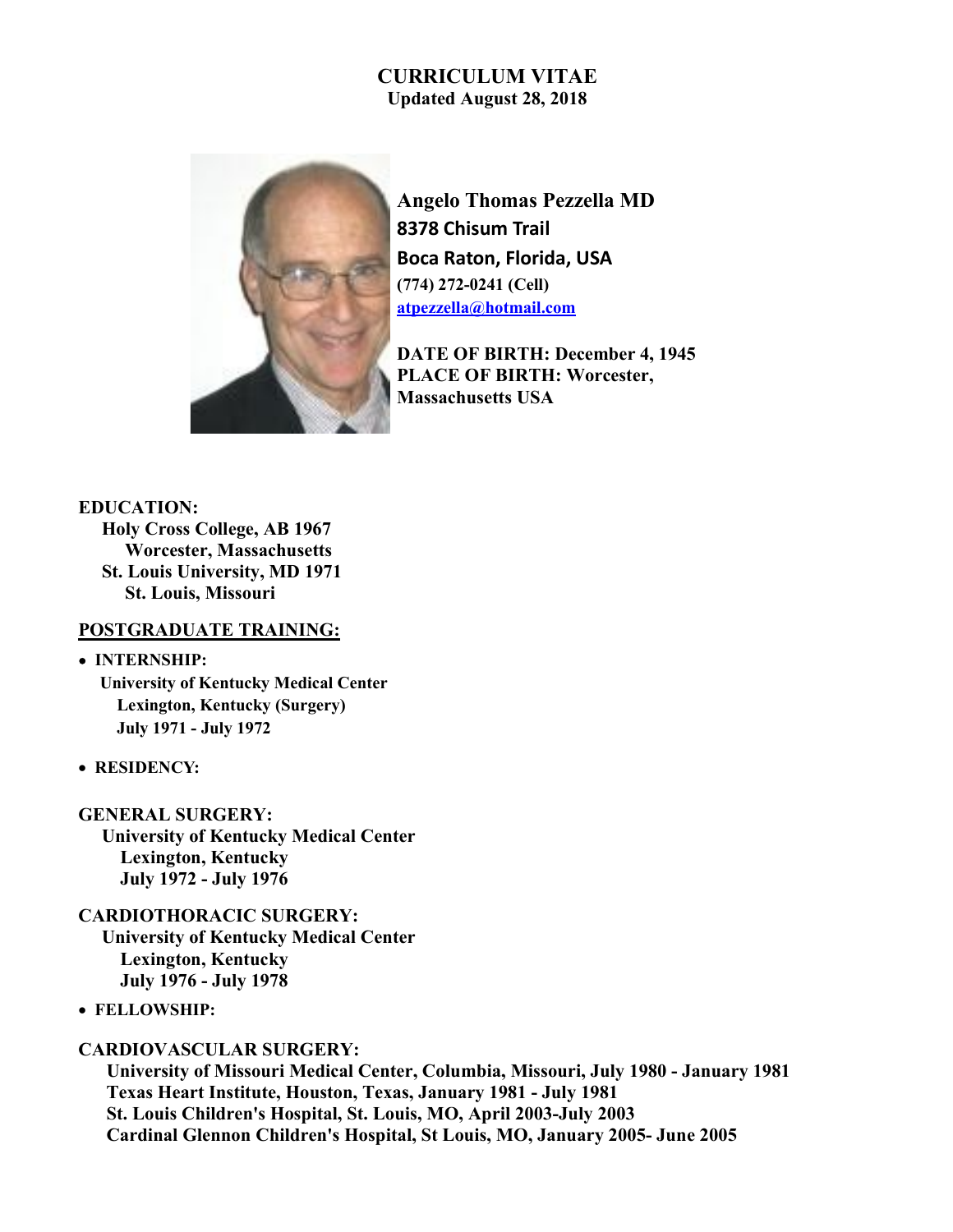## BOARDS:

American Board of Surgery 1977 American Board of Thoracic Surgery 1980 American Board of Thoracic Surgery Recertification 1990, 1999

### LICENSURE (ACTIVE):

Missouri, Colorado

#### SOCIETIES:

| <b>Association of Military Surgeons, 1979-2003</b>                                        |
|-------------------------------------------------------------------------------------------|
| <b>Denton Cooley Cardiovascular Society, 1979-2005</b>                                    |
| Society of Thoracic Surgeons, 1982-2006                                                   |
| <b>Massachusetts Medical Society, 1987, 1998</b>                                          |
| <b>Worcester District Medical Society, 1987, 1998</b>                                     |
| Fellow American College of Surgeons (FACS), 1988-2007                                     |
| Global Health Council, 1988-2005                                                          |
| <b>New England Cancer Society, 1988</b>                                                   |
| <b>International Society of Cardiothoracic Surgeons (ISCTS), 1994-2005</b>                |
| <b>European Association Cardiothoracic Surgery, 1997-2007</b>                             |
| <b>International Advisory Board Asian Cardiovascular &amp; Thoracic Annals, 1997-2006</b> |
| Ad Hoc Committee International Relations Society of Thoracic Surgery 1996-2005            |
| <b>Asian Society of Cardiovascular Surgery, 2003-2007</b>                                 |

#### MILITARY:

Major, US Army Medical Corps. 1978 - 1980, Chief of Thoracic Surgery, 121st Evacuation Hospital, Seoul, Korea, August 1978 - August 1979 Department of General Surgery, USA, MEDDAC, Fort Carson, Colorado, August 1979 - July 1980 Major, US Army Reserves (Active), July 1980 - July 1984 Staff, Cardiothoracic Surgeon, Fitzsimons Army Medical Center (FAMC), July 1984- July 1986 Acting Chief Cardiothoracic Surgery, Letterman Army Medical Center, July 1985 - September 1985 Col., US Army Reserves (Active), IMA - FAMC, July 1986 - July 1993 Staff, Cardiothoracic Surgeon, Walter Reed Army Medical Center, Operation Desert Storm,November 1990 - March 1991 Col., USAR, IMA - Walter Reed Army Medical Center, July 1993 - July 1995 Col., USAR, IMA - Eisenhower Army Medical Center, Fort Gordon, Georgia, July 1995 - 1996 Office of Surgeon General, IMA-Consultant Thoracic Surgery, April 1992 - July 1998 399 CSH, July 1998 – July 1999 Retired Reserves- July 1999 APPOINTMENTS: (academic; hospital affiliation; privileges) Clinical Assistant Professor of Thoracic Surgery, Seoul National University, Seoul, Korea, August 1978 - August 1979 Staff Cardiac Surgeon St. Joseph's Hospital Health Center, Syracuse, New York, July 1981 - July 1984 Clinical Assistant Professor of Surgery, SUNY - Upstate Medical Center, Syracuse, New York, July 1981 - July 1984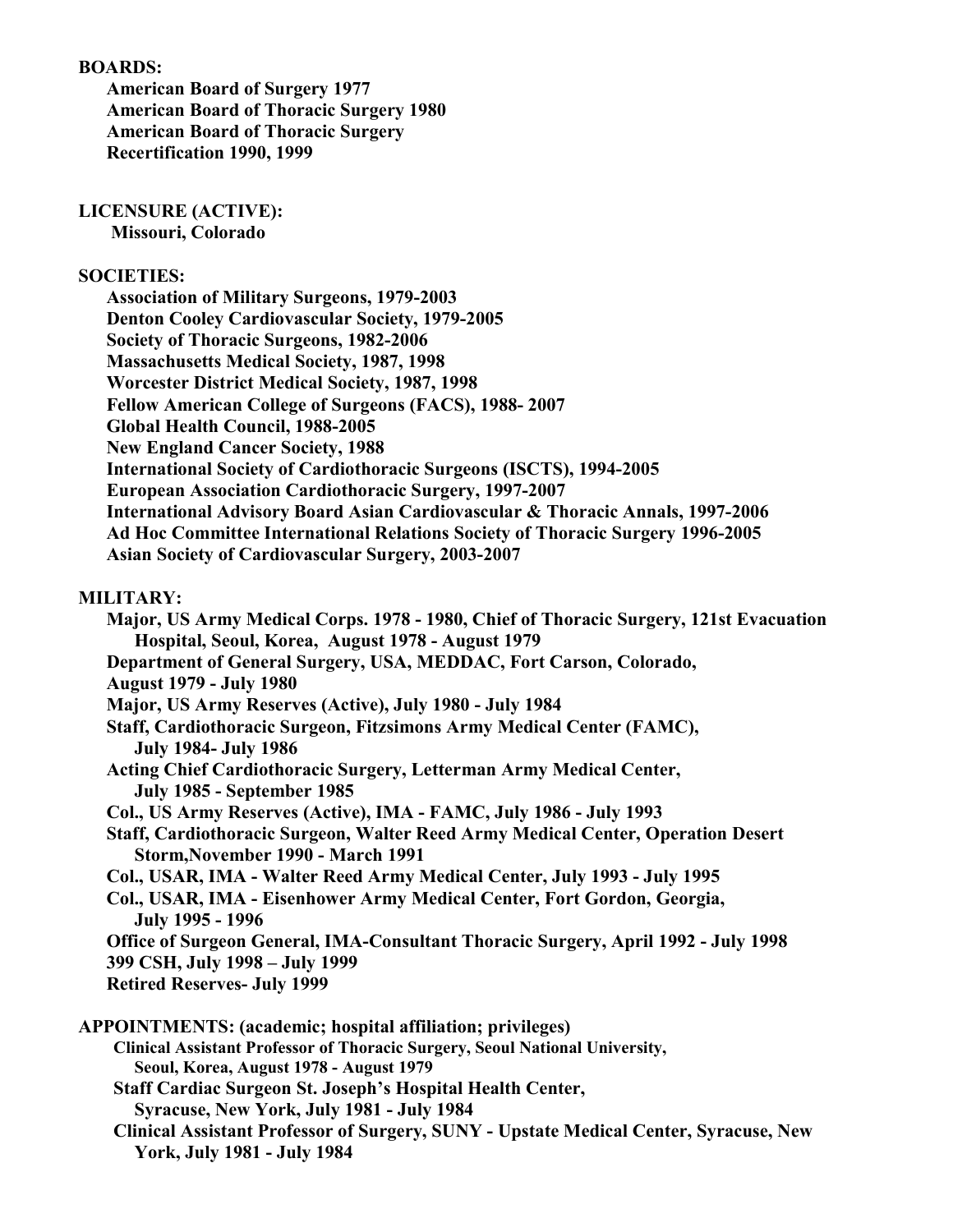- Associate Professor Cardiothoracic Surgery, University of Massachusetts Medical Center, Worcester, Massachusetts, August 1986 - July 2005 Staff Cardiothoracic Surgeon, St. Vincent Hospital, Worcester, Massachusetts, August 1986 – **May 2000** Clinical Associate Professor of Surgery, Department of Surgery, Uniformed Services University of the Health Sciences, May 1988 - current Chief, Cardiothoracic Surgery, St. Vincent Hospital, Worcester, MA, July 1997 – May 2000 Rapid City Regional Hospital, Rapid City, SD, May 2000 – January 2001 Good Samaritan Hospital, Mt. Vernon, IL, January 2001 – Apr 2003 St. Mary's Hospital, Centralia, IL, January 2001 – Apr 2003 St. Joseph's Hospital, St Charles, MO, Jul 2001 – Apr 2003 DePaul Hospital, St. Louis, MO, Jul 2001 - Apr 2003 St. Anthony's Hospital, St. Louis, MO, Jul 2004 - Jun 2005 Des Peres Hospital, St Louis, MO, Aug 2004 - Jan, 2005 St Mary's, Health Center, St Louis, MO, Aug 2004 - Jan, 2005 Cardinal Glennon Children's Hospital, St. Louis, MO, January 2005 - June 2005 Shanghai Chest Hospital, Shanghai China, July 2005 - July 2006
- Frontier Lifeline, Chennai, India/St Gregorios Hospital, Parumula, Kerala, India, Jan, 2007 Apr, 2007

|                                           | $\mathbf{r}$ is the two model component $\mathbf{r}$ consequently. |
|-------------------------------------------|--------------------------------------------------------------------|
| <b>Visiting Professor</b>                 | <b>Visiting Professor (Lectures/ Development/</b>                  |
| (Lectures/Surgery/Consultation)           | Surgery)                                                           |
| <b>Cardiothoracic Surgery</b>             | <b>Cardiothoracic Surgery</b>                                      |
| <b>Yonsei University</b>                  | <b>Viet Duc Hospital</b>                                           |
| Seoul, Korea, Apr 1984; Apr 1988;         | Hanoi, Vietnam, Sep 1991; Oct 1994; Feb,                           |
| Apr 1994,                                 | 2006,                                                              |
| May 2004, May 2007                        | <b>May 2007</b>                                                    |
| <b>Visiting Professor (Consultant)</b>    | <b>Visiting Professor (Lectures/ Surgery)</b>                      |
| <b>Assessment Local Health Facilities</b> | <b>Cardiothoracic Surgery</b>                                      |
| Pushkin, Russia, Jun 1992;                | <b>Queltzantenango City Hospital</b>                               |
| <b>Cardiac Centers, St Petersburg,</b>    | Guatemala, Oct 1992, Jan 2004                                      |
| Moscow,                                   | Aldo Castaneda Foundation, Guatemala                               |
| Tomsk Siberia, Sep, 2003                  | <b>City, Nov, 2010</b>                                             |
| <b>Bakulov Institute, Moscow, Russia,</b> |                                                                    |
| <b>Aug, Sep 2007</b>                      |                                                                    |
| <b>Visiting Professor (Consultation)</b>  | <b>Visiting Professor (Lectures/ Development/</b>                  |
| <b>Cardiothoracic Surgery</b>             | Surgery)                                                           |
| Ethiopia Children's Heart Fund            | <b>Clinica Pichincha</b>                                           |
| Addis Abbaba, Ethiopia, Jul 1993          | Quita, Ecuador, Sept 1995                                          |
| <b>Visiting Professor</b>                 | <b>Visiting Professor</b>                                          |
| Lecture: Cardiogenic Shock                | Lecture: Infective Endocarditis, Surgical                          |
| <b>Government Hospital, Madras</b>        | <b>Aspects</b>                                                     |
| India, Nov 1995                           | <b>Ren Ji Hospital</b>                                             |
|                                           | Shanghai, China, Jun 1996                                          |
|                                           |                                                                    |

VISITING PROFESSOR/LECTURES/SURGERY/CONSULTATIONS: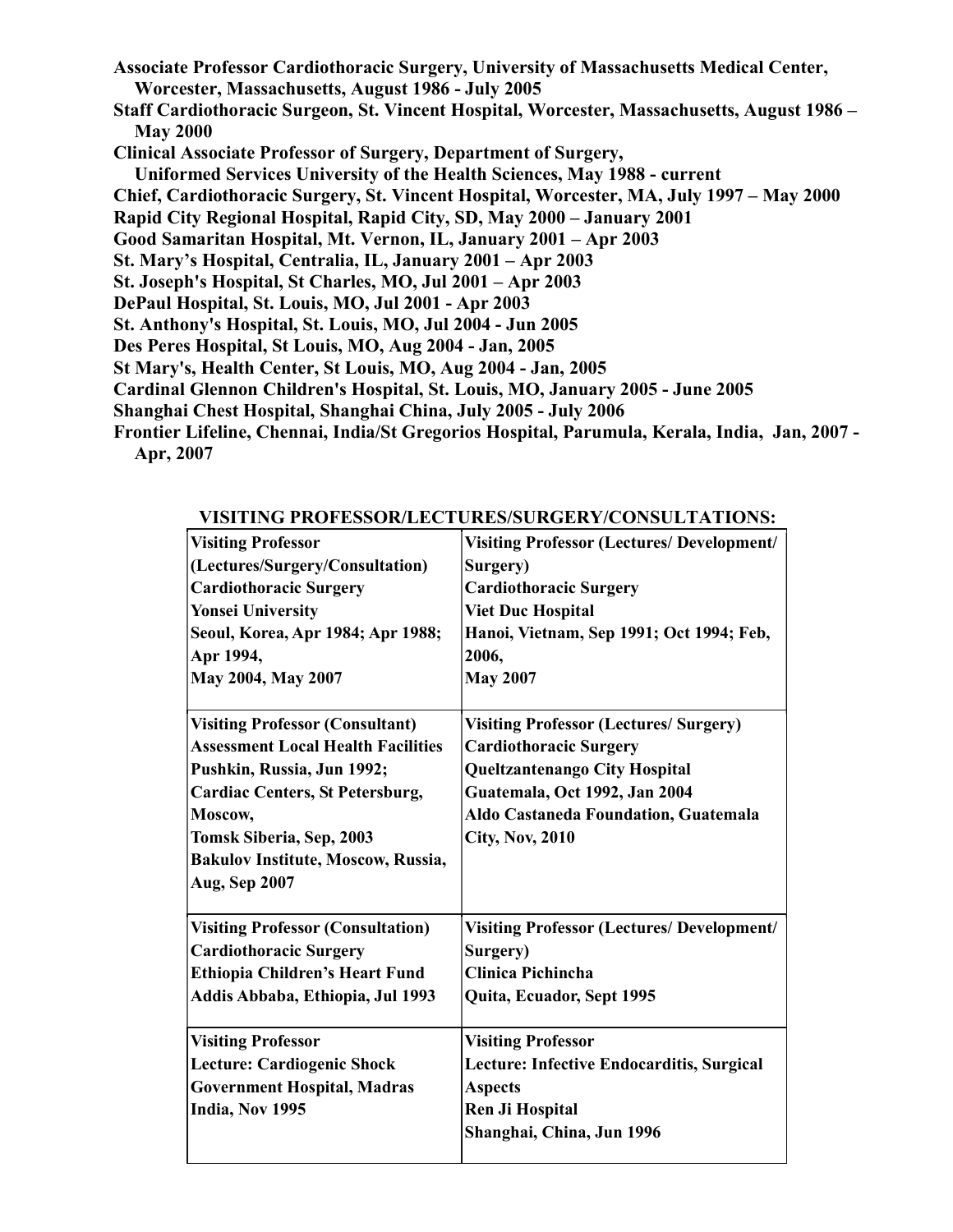| <b>Visiting Professor</b>                                   | <b>Visiting Professor</b>                             |
|-------------------------------------------------------------|-------------------------------------------------------|
| <b>Lecture: Complications of Thoracic</b>                   | <b>Conakry, Guinea</b>                                |
| <b>Surgery</b>                                              | Annual Meeting, 39 <sup>th</sup> West African College |
| 37 <sup>th</sup> Annual Meeting                             | of Surgeons                                           |
| <b>W. African College of Surgeons</b>                       | Lecture: ATLS in developing countries,                |
| Dakar, Senegal, Feb 1997                                    | Feb 1999                                              |
|                                                             |                                                       |
| <b>Visiting Professor</b>                                   | <b>Visiting Professor</b>                             |
| <b>Lecture: Endocarditis</b>                                | <b>Lecture: Model CT Surgery Residency</b>            |
| <b>Kiev Heart Institute</b>                                 | Program in China                                      |
| <b>Ukraine, Jun 1998</b>                                    | Shanghai Chest Hospital, Oct 2004                     |
|                                                             |                                                       |
| <b>Visiting Professor</b>                                   | <b>Visiting Professor, Staff Surgeon</b>              |
| <b>Lecture: Global Aspects of Cardiac</b>                   | Shanghai Chest Hospital,                              |
| <b>Surgery</b>                                              | Shanghai, China, Jul, 2005-Jul 2006, May              |
| Cochabamba, Bolivia - Mar 2005                              | 2007, May 2008, Sept 2009.                            |
|                                                             |                                                       |
| <b>Visiting Professor</b>                                   | <b>Visiting Professor, Staff Surgeon</b>              |
| <b>University Hospital and Medical</b>                      | Frontier Lifeline, Chennai, India/St Gregorios        |
| <b>School</b>                                               | Hospital, Parumula,                                   |
| Monterrey, Mexico, Nov, 2006, Oct                           | Kerala, India, Jan, 2007 - Apr, 2007                  |
| 2007                                                        | Jan 2008 - Mar 2008                                   |
|                                                             |                                                       |
| <b>Visiting Lecturer</b>                                    | <b>Visiting Professor</b>                             |
| <b>Global Aspects of Pediatric Cardiac</b>                  | Cape Town, South Africa; Johannesburg,                |
| <b>Surgery</b>                                              | South Africa, Apr 2008                                |
| <b>Centimed Hospital, Santo Domingo</b>                     |                                                       |
| Dominican Republic, Aug 2007                                |                                                       |
|                                                             |                                                       |
| Visiting Professor, Pediatric Cardiac   Visiting Professor, |                                                       |
| <b>Surgury</b>                                              | Canary Islands, Spain, Jun 2009.                      |
| <b>Instituto Nacional de Salud del</b>                      |                                                       |
| Niños, Lima Peru                                            |                                                       |
| <b>July, Aug 2008, Sept, 2010</b>                           |                                                       |
|                                                             |                                                       |
| <b>Visiting Professor</b>                                   | <b>Visiting Professor</b>                             |
| Dakar, Senegal                                              | Vietnam, Cambodia                                     |
| Mar 31, 2010 - Apr 13, 2010                                 | <b>July 1, Aug 1, 2010</b>                            |
|                                                             |                                                       |
| <b>Visiting Professor</b>                                   | <b>Visiting Professor</b>                             |
| Recife, Brazil                                              | <b>World Society of Cardiothoracic Surgery</b>        |
| III Curso de Cirurgia da Valva                              | <b>Meeting</b>                                        |
| <b>Mitral</b>                                               | Chennai, India                                        |
| Lecture: Surgical aspects of RHD.                           | Sri Sathya Sai Institure of Higher Medical            |
| Aug 19-21, 2010                                             | <b>Sciences</b>                                       |
|                                                             | Andhra Pradesh, India                                 |
|                                                             | Oct, 2010                                             |
|                                                             |                                                       |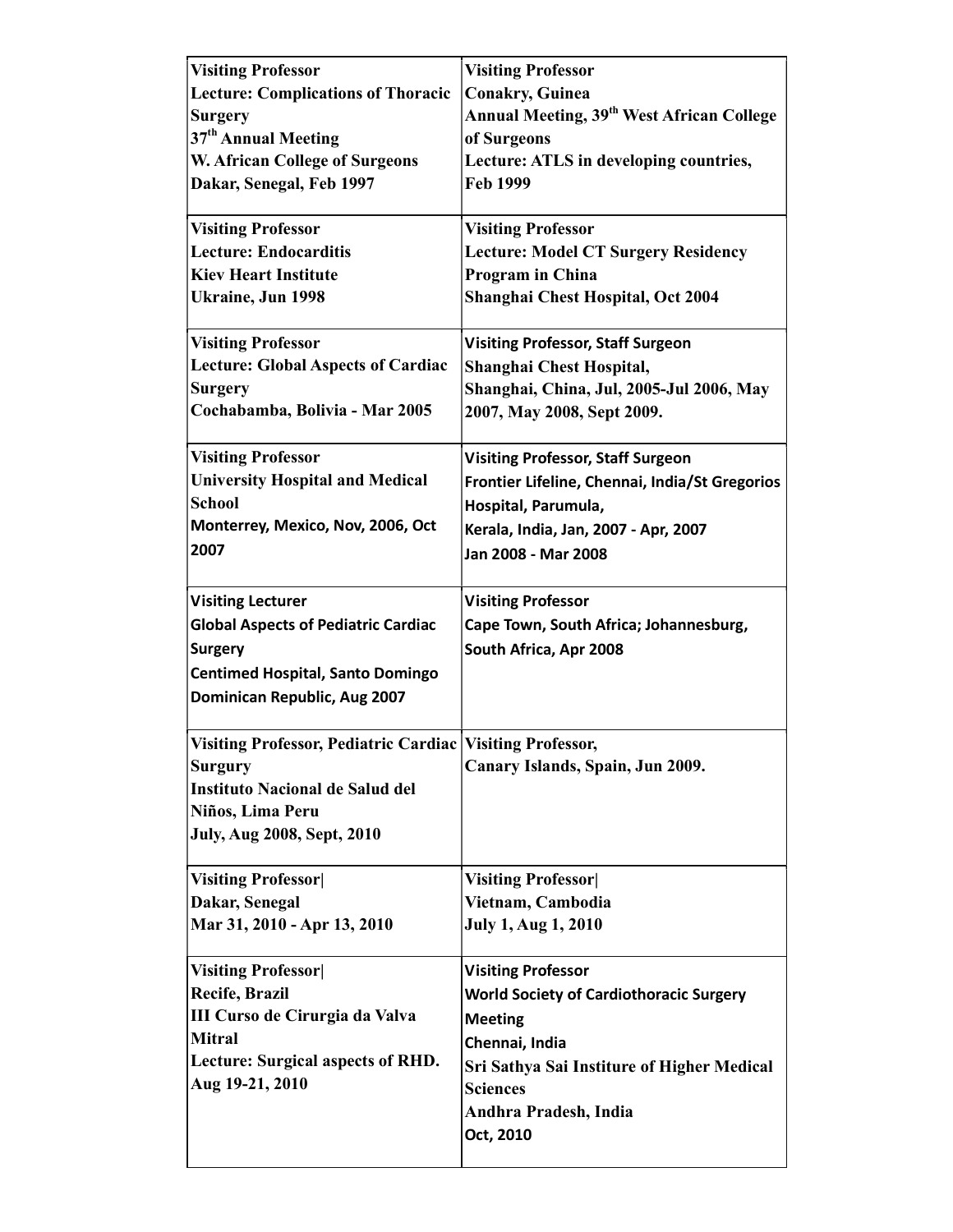| <b>Visiting Professor</b>              | <b>Visiting Professor</b>                       |  |
|----------------------------------------|-------------------------------------------------|--|
| <b>Belize City, Belize</b>             | <b>Tanzania Heart Institute</b>                 |  |
| <b>Nov. 2010</b>                       | Dar es Salaam, Tanzania                         |  |
|                                        | <b>Jan 2011</b>                                 |  |
|                                        |                                                 |  |
| <b>Guest Lecturer</b>                  | <b>Visiting Professor</b>                       |  |
| <b>Global Forum Geneva Switzerland</b> | San Jose, Costa Rica                            |  |
| <b>June 2011</b>                       | Oct 5, 2011                                     |  |
|                                        |                                                 |  |
| <b>Visiting Professor</b>              | <b>Visiting Professor</b>                       |  |
| Frontier Lifeline, Chennai, India/St   | <b>Defence Services General Hospital</b>        |  |
| <b>Pushpagiri Medical College,</b>     | Yangon, Myanmar (Burma)                         |  |
|                                        | Mar 14, 2012 to Apr 2, 2012                     |  |
| Thiruvalla, Kerala, India,             |                                                 |  |
| Feb 2012 to May 2012                   |                                                 |  |
|                                        | <b>Guest Lecturer</b>                           |  |
| <b>Visiting Professor</b>              |                                                 |  |
| Cho Ray Hospital, HCM City,            | <b>Annual Meeting Singapore Cardiac Surgery</b> |  |
| <b>Vietnam</b>                         | Society, Sept 2012                              |  |
| July 14, 2012 to Jan 4, 2013           |                                                 |  |
| <b>Guest Lecturer</b>                  |                                                 |  |
|                                        | <b>Visiting Professor</b>                       |  |
| <b>Bi-Annual Meeting Vietnam</b>       | Shanghai Children's Medical Center              |  |
| Cardiothoracic Assoc. Hanoi,           | Shanghai Chest Hospital                         |  |
| <b>Vietnam</b>                         | <b>Mar, Apr 2013</b>                            |  |
| <b>Nov 2012</b>                        |                                                 |  |
| <b>Guest Lecturer</b>                  | <b>Guest Lecturer</b>                           |  |
| <b>Global Forum Meeting</b>            | Policlinico, San Donato Milan, Italy            |  |
| Geneva, Switzerland                    | <b>June, 2015</b>                               |  |
| <b>June</b> , 2015                     |                                                 |  |
|                                        |                                                 |  |
| <b>Visiting Professor</b>              | <b>Visiting Professor</b>                       |  |
| <b>Pediatric Cardiac Surgery</b>       | Shanghai Children's Medical Center              |  |
| <b>CEDIMAT Hospital</b>                | Shanghai Chest Hospital                         |  |
| Santo Domingo,                         | <b>July 2016</b>                                |  |
| <b>Dominican Republic</b>              |                                                 |  |
| <b>March 2016</b>                      |                                                 |  |
|                                        |                                                 |  |
| <b>Visiting Professor</b>              | <b>Visiting Professor</b>                       |  |
| Cho Ray Hospital, HCM City,            | <b>Port Moresby General Hospital</b>            |  |
| <b>Vietnam</b>                         | <b>Papua New Guinea</b>                         |  |
| <b>Kien Giang General Hospital,</b>    | <b>Aug 2016</b>                                 |  |
| <b>Rach Gia City, Vietnam</b>          |                                                 |  |
| July-Aug 2016                          |                                                 |  |
|                                        |                                                 |  |
| <b>Visiting Professor</b>              | <b>Visiting Professor</b>                       |  |
| Frontier Lifeline, Chennai, India/St   | National Cardiothoracic Centre,                 |  |
|                                        |                                                 |  |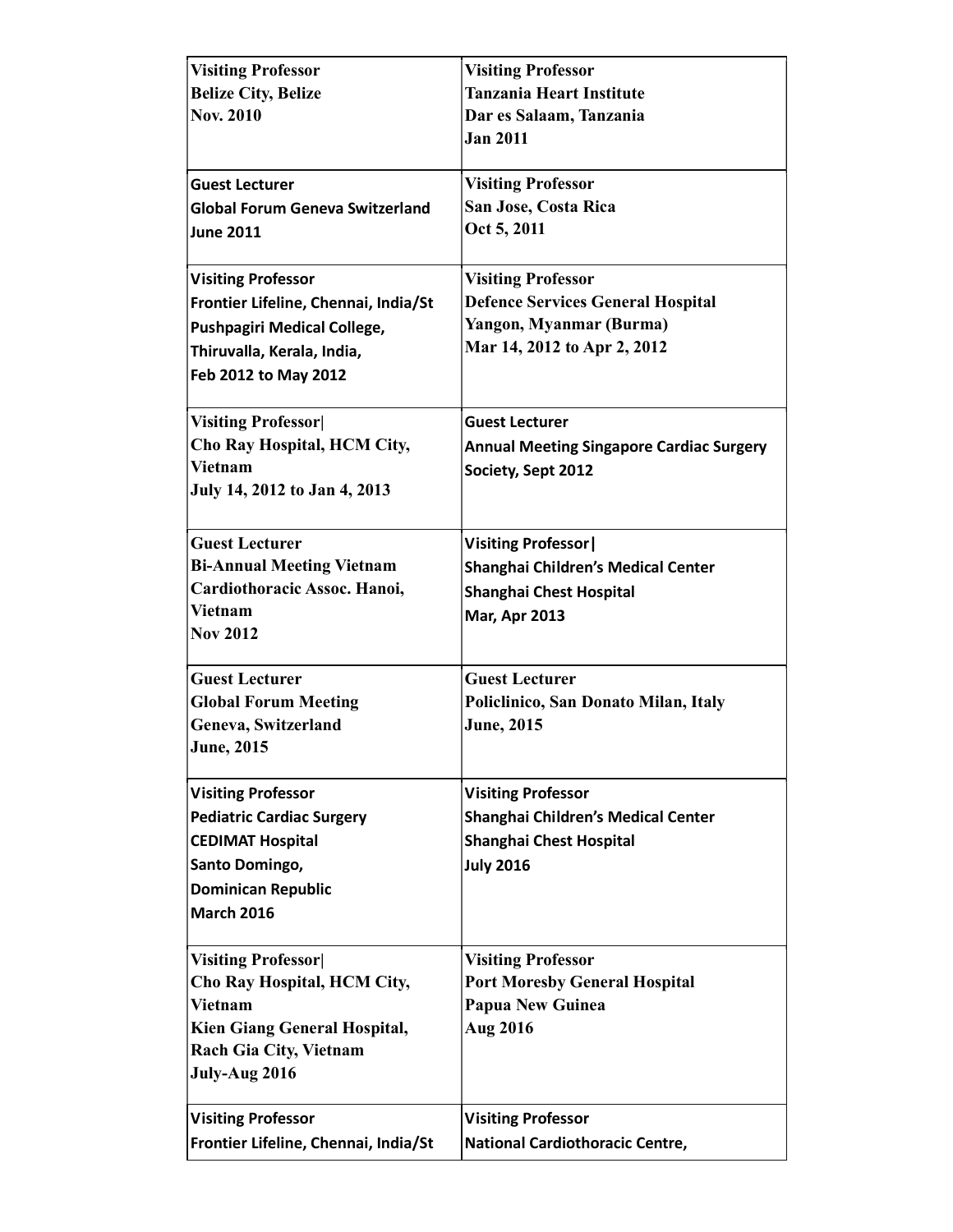| Aug-Sept 2016             | Korle-Bu Teaching Hospital,<br>Accra, Ghana<br>Sept-Oct 2016 |  |
|---------------------------|--------------------------------------------------------------|--|
| <b>Visiting Professor</b> | <b>Visiting Professor</b>                                    |  |
| Haiti                     | <b>Dominican Republic</b>                                    |  |
| <b>Feb 2018</b>           | <b>Feb 2018</b>                                              |  |
| <b>Visiting Professor</b> | <b>Visiting Professor</b>                                    |  |
| <b>Jamaica</b>            | <b>El Salvador</b>                                           |  |
| <b>Feb 2018</b>           | <b>Feb 2018</b>                                              |  |
| <b>Visiting Professor</b> | <b>Visiting Professor</b>                                    |  |
| Nicaragua                 | Cuba                                                         |  |
| <b>Feb 2018</b>           | <b>Feb 2018</b>                                              |  |

## AWARDS:

International Human Assistance Program, Inc. Plaque of Appreciation - 1979, Seoul, Korea City of Chuncheon, South Korea, Letter of Appreciation – 1979 AMA Physicians Recognition Award - 1981, 1984 Lincoln Square Boys Club Award - 1988, Worcester, Massachusetts St. Louis University School of Medicine, 1995 Alumni Merit Award Grand Marshall, Columbus Day Parade, Worcester, MA, October 8, 2000 Honorary Fellow, West African College of Surgeons, February 2001 Alumnus Honoree, St John's High School, Shrewsbury, MA, March 2007 Certificate of Gratitude and Medal of Honor - Ministry of Health Mongolia, Ulan Baator, Mongolia, May 2007

## AWARDS - MILITARY:

Army Commendation Medical – 1979 Army Achievement Medal – 1986 Army Achievement Medal – 1991

## INTERESTS / ACTIVITIES:

3rd Degree Black Belt Karate (Taekwondo) 1st Degree Black Belt Karate (Chinese) Board of Directors, Worcester County Food Bank, 1991 – 1994, Board of Directors, Center for International Health at the University of Massachusetts Medical School, 1995 – 1999 Director Special Projects, World Heart Foundation 2003 - Nov 2007

## PRESENTATIONS / ABSTRACTS:

- Pezzella AT. Acute Airway Obstruction by a Subglottic Tumor, Kentucky Chapter, American College of Surgeons, Lexington, Kentucky, March 1976
- Pezzella AT. Blunt Thoracic Aortic Trauma, 18<sup>th</sup> Annual Conference University Surgical Residents, Pittsburgh, Pennsylvania, April 1976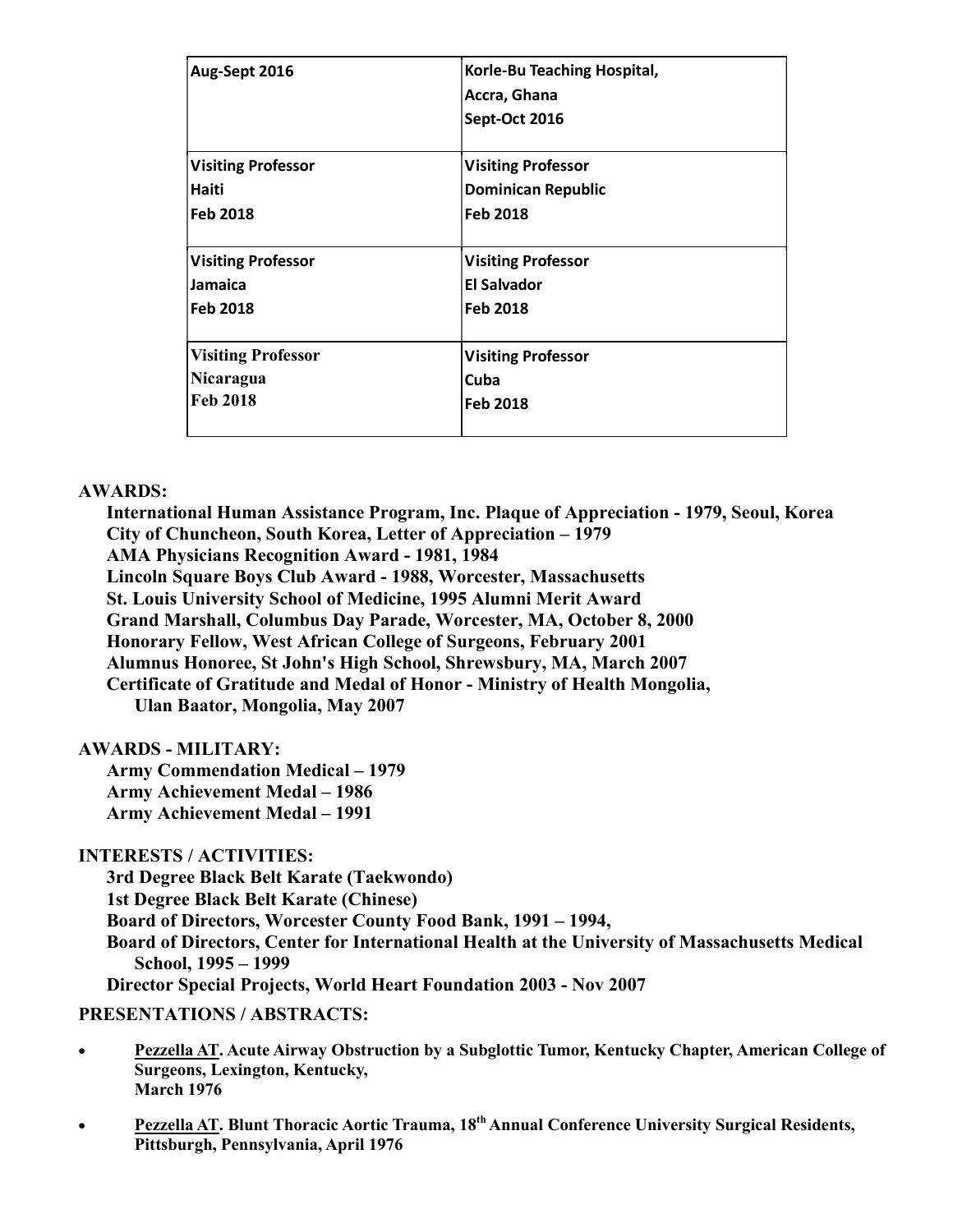- Pezzella AT. Multiple Bilateral Pulmonary Arteriovenous Fistula, Kentucky, Thoracic Society, Lexington, Kentucky, October 1977
- Pezzella AT. Blunt Injuries to the Thoracic Aorta, Southeastern Surgical Congress, New Orleans, Louisiana, February 1978
- Pezzella AT. Non-Cardiac Uses of the Bio-Medicus Pump. AMSECT Region VII Annual Meeting, Denver, Colorado, September 1985
- Pezzella AT. Lung Cancer. New England Cancer Society Annual Meeting, Worcester, Massachusetts, November 1986
- Landow L, Wilson J, Heard SO, Townsend P, VanderSalm TJ, Okike ON, Pezzella AT, Pasque MK. Are Lidocaine Levels in the Therapeutic Range in Cardiac Surgery Patients? (The Society of Cardiovascular Anesthesiologists Meeting) April 18, 1989
- Landow L, Wilson J, Heard SO, Townsend P, VanderSalm TJ, Okike ON, Pezzella AT, Pasque MK. Free Lidocaine Levels in Patients Undergoing Open Heart Surgery. (The Society of Cardiovascular Anesthesiologists Meeting) April 18, 1989
- Okike ON, Zheng JJ, VanderSalm TJ, Pezzella AT, Bitran D, Visner MS, Moran JM. Aortic Valve Replacement in Octogenarians: Early and Late Postoperative Results. 56<sup>th</sup> Annual Scientific Assembly, American College of Chest Physicians, 1991. Toronto, Canada
- Pezzella AT. Extended Use of Cardiopulmonary Bypass in Non-Cardiac Surgery. 13<sup>th</sup> Annual San Diego Cardiothoracic Surgery Symposium, February 12, 1993
- O'Hara KP, Napolitano LM, Gemis P, Pezzella AT, Silva WE. Traumatic Diaphragmatic Injury: Evaluation of ICU Resource Utilization. American College of Chest Physicians, October 1994
- O'Hara KP, Napolitano LM, Gemis P, Pezzella AT, Wesina. Traumatic Diaphragmatic Injury: Evaluation of ICU Resource Utilization. American Association Surgery of Trauma, October 1994
- Morell VO, Daggett WM, Pezzella AT, Moran JM. Aortic Stenosis in the Elderly. World CT Surgery Congress, Puerto Rico, June 1995
- Pezzella AT. Surgery Aspects of Endocarditis. WRAMC Cardiothoracic Symposium, Washington, DC, May 1996
- Nwogu CE, Moran JM, Pezzella AT, Daggett WM. Cardiac Rupture Poster Presentation: Surgical Treatment of Ventricular Rupture After Myocardial Infarction. American College of Chest Physicians, Cardiac General Thoracic Surgery Update, Rio Mar, Puerto Rico, December 1996
- Lancey RA, Fang C, Pezzella AT, Okike NO, Balaguer JM, Bankey PE, VanderSalm TJ. Factors Associated with Death and Exsanguination Following Blunt Thoracic Trauma. American Association for Surgery of Trauma Annual Meeting in Boston, September 1999
- Lancey RA, Kaur S, Fang WC, Okike ON, Balaguer JM, Pezzella AT, VanderSalm TJ. The Impact of Propofol Use on Infection and Mortality in Coronary Artery Bypass Surgery. The International Society of Cardiothoracic Surgeons 10<sup>th</sup> World Congress, August 2000
- Okike ON, Pezzella AT. Determinants of Early and Long-term Survival in 61 Patients Undergoing Surgery for Active Infective Endocarditis. Chest 2000 The 66<sup>th</sup> Annual International Scientific Assembly of the American College of Chest Physicians. San Francisco, October 2000
- Pezzella AT. International Cardiac Surgery: Global Expansion in the New Millennium. 22nd Annual CT Surgery Symposium, San Diego, CA, February 2002
- Pezzella AT. Global Aspects of Cardiac Surgery Evolving Strategies, AATS -Symposium of Global Cardiac Initiatives, Toronto, Canada, May 2004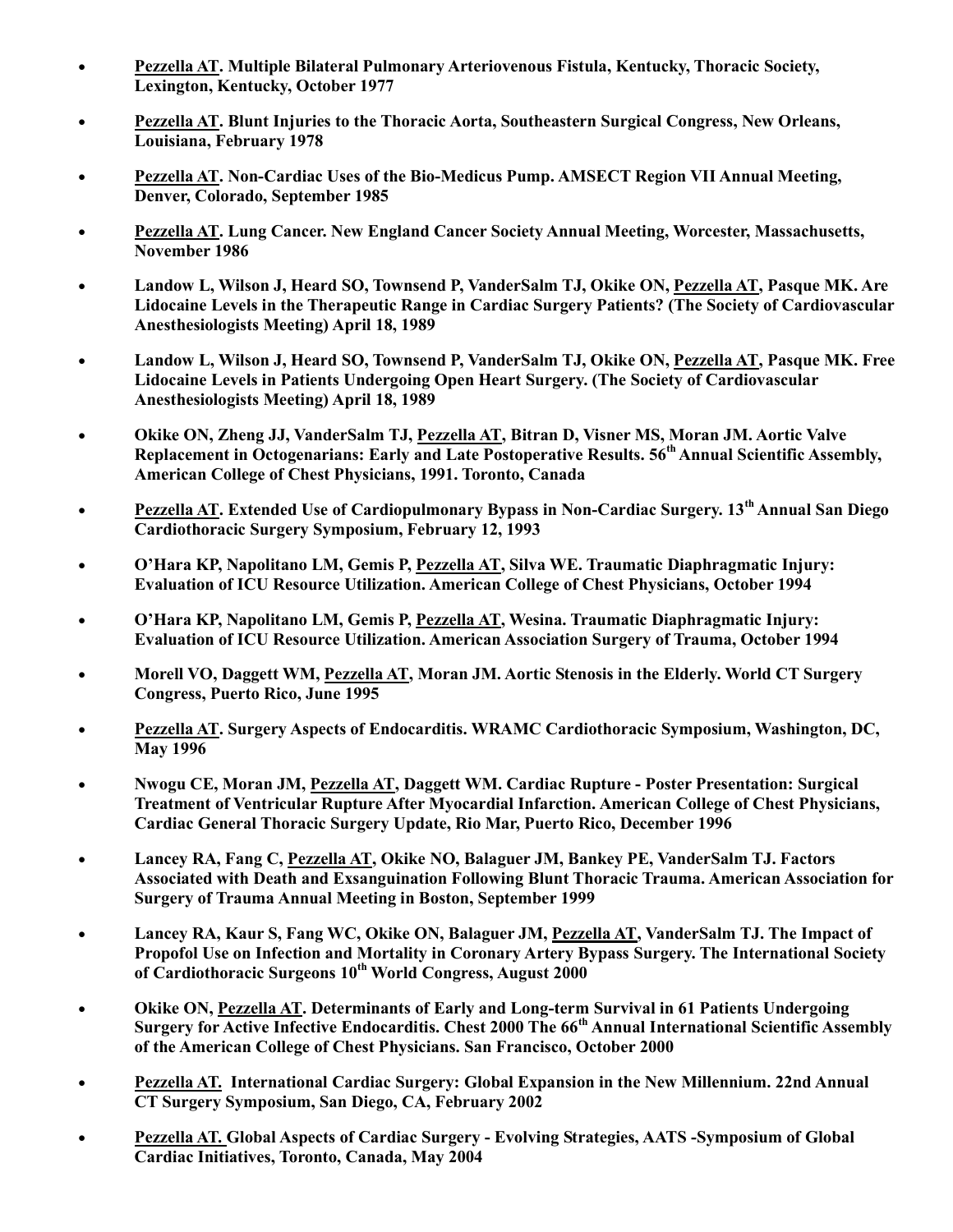- Pezzella AT. Global Paradigm Shift in Approach to Cardiovascular Disease. 2nd Global Forum on Humanitarian Medicine in Cardiology and Cardiac Surgery. Geneva, Switzerland, May 26 - 28, 2005
- Pezzella AT. Initiation of Model CT Surgery Residency Program in China. 14th Annual Meeting Asian Society of CV Surgery, Osaka, Japan, June, 2006
- Pezzella AT. Rural Cardiac Surgery: The Global Scenario, The First International Rural Cardiac Care Conference, St Gregorios Hospital, Parumula, Kerala, India, Feb 2007
- Pezzella, AT. Guest Lectures: Rheumatic Heart Disease in Developing Countries; Surgical Aspects of Pulmonary Tuberculosis; Model CT Surgery Residency in China, 15th Annual Meeting Asian Society of Cardiovascular Surgery, Beijing, China, May 17-20, 2007
- Chang, BC, Lee, S, Kwak, YT, Park, YW, Pezzella, AT Abstract: Clinical study on Anticoagulation in pregnant women with mechanical heart valves.
- Pezzella AT. Invited lecturer: Strategic and Tactical Aspects of International Cardiothoracic Surgery. Second annual meeting of World Society of Pediatric and Congenital Heart Surgery, Montreal, Quebec Canada. June, 2008.
- Pezzella AT. Global Aspects of CT Surgery. Asian Society of Thoracic and Cardiovascular Surgery, Annual Meeting, New Delhi, India. Mar 2010.

## Movies:

Surgical Techniques - Resection of Multiple Pulmonary Arteriovenous Fistula. (Presented at Southeastern Surgical Congress, Bal Harbor, Florida) March 1979

## BIBLIOGRAPHY (Articles/Letters/Chapters/Editorials)

- 1. Pezzella AT, Griffen WO, Ernest CB. Superior Mesenteric Artery Injury Following Blunt Abdominal Trauma: Case Report with Successful Primary Repair. Journal of Trauma 1978; 18(6): 472-474
- 2. Pezzella AT, Todd EP, Dillon ML, Utley JR, Griffen WO. Early Diagnosis and Individualized treatment of Blunt Thoracic Aortic Trauma. American Surgeon 1978; 44(1): 699-703
- 3. Pezzella AT. Pulmonary Sarcoidosis: A Case Report. Korean Journal of Thoracic &Cardiovascular Surgery 1979; 12:14-15
- 4. Pezzella AT, Todd EP, Stahmann F, Zeok JV, Dillon ML. Multiple Bilateral Pulmonary Arteriovenous Fistulas. Southern Medical Journal 1981; 74(4): 486-488
- 5. Pezzella AT, Brown BE, Walls JT, Curtis JJ. Esophageal Obstruction Secondary to a Tortuous Thoracic Aortic Aneurysm: Case Report. Missouri Medicine 1981; 78:193-195
- 6. Pezzella AT, Yu HS, Kim J. Surgical Aspects of Pulmonary Paragonimiasis Cardiovascular Diseases. Bulletin of Texas Heart Institute 1981;8(2): 187-194
- 7. Curtis JJ, Madigan NP, Whiting RB, Mueller KJ, Pezzella AT, Walls JT, Heinemann TM. Clinical Experience with Permanent Atrioventricular Sequential Pacing. Annals of Thoracic Surgery 1981; 32(2): 179-187
- 8. Pezzella AT, Yeager R. Chronic Traumatic Popliteal Arteriovenous Fistula: A Case Report. Cardiovascular Diseases. Bulletin of the Texas Heart Institute 1981;8(4): 531-536
- 9. Pezzella AT, Falaschi G, Ott DA, Cooley DA. Congenital Coronary Artery-Left Heart Fistulas: Report of Three Cases. Cardiovascular Diseases, Bulletin of the Texas Heart Institute 1981;8(3): 355-3634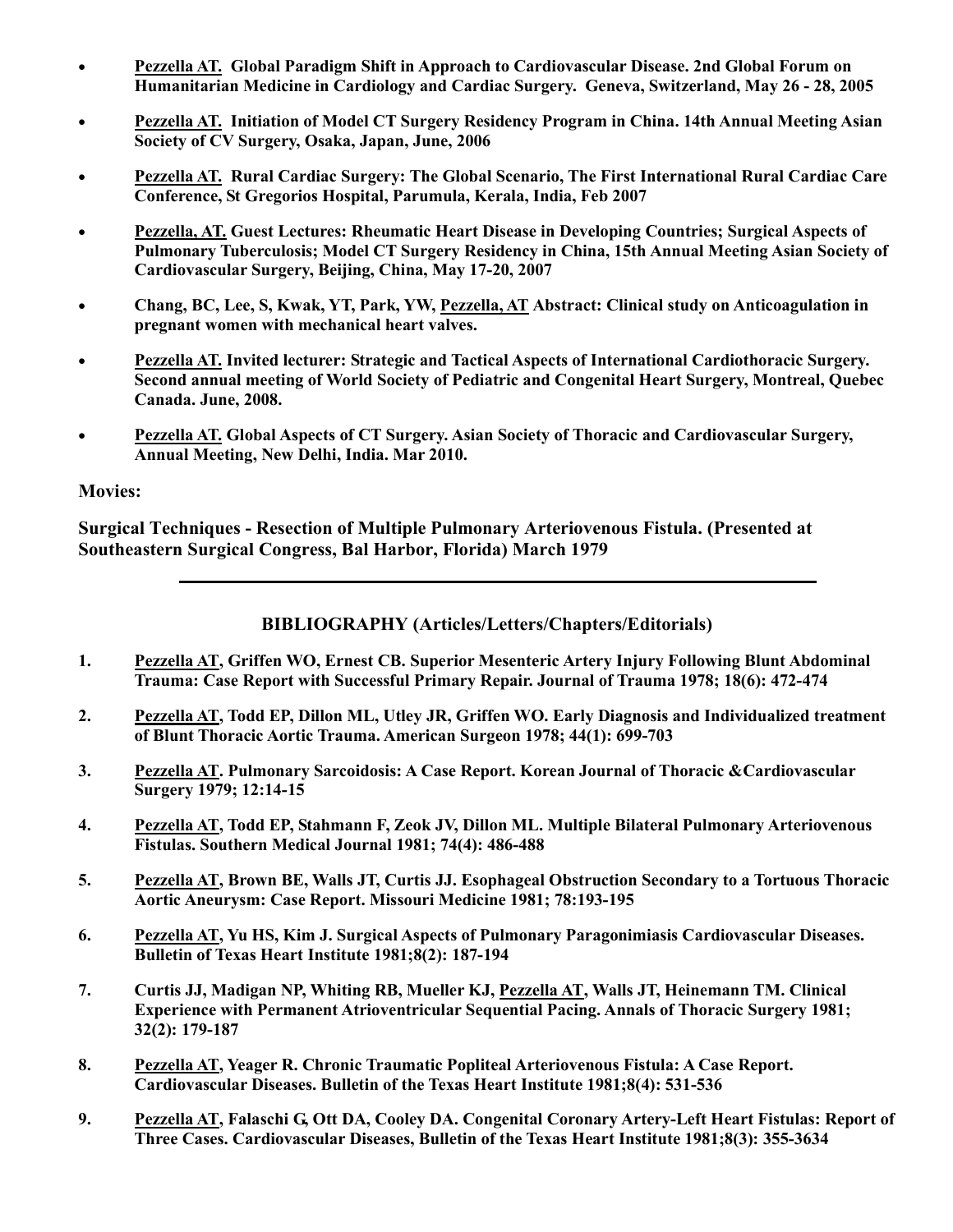- 10. Pezzella AT, Vanick D, Garcia V. Surgical Aspects of Pulmonary Tuberculosis. Military Medicine 1982;  $\overline{147:134-138}$
- 11. Pezzella AT, Walls JT, Curtis JJ. Bilateral Pulmonary Resection Through a Median Sternotomy Approach. Korean Journal of Thoracic & Cardiovascular Surgery 1981; 14(3): 215-217
- 12. Pezzella AT, Effler DB, Levy IE. Nonoperative Management of Unusual Blunt Traumatic Rupture of the Thoracic Aorta. Texas Heart Institute Journal 1982; 9(3): 359-362
- 13. Pezzella AT, Effler DB, Levy IE. Management of Aneurysms in Segments of Saphenous Vein Grafts. Annals of Thoracic Surgery 1983; 35(6): 670-671
- 14. Pezzella AT, Effler DB, Levy IE. Operative Approaches to the Left Atrium and Mitral Valve Apparatus. Texas Heart Institute Journal 1983; 10(3): 263-268
- 15. Pezzella AT, Walls TJ, Curtis JJ. Nontuberculous Empyema: A Clinical Experience. Texas Heart Institute Journal 1984; 10(3): 263-268
- 16. Iqbal SM, Pezzella AT, Effler DB. Infection and Right Atrial Pseudo tumor Complicating a Ventriculoatrial Shunt for Hydrocephalus. American Journal of Cardiology 1984; 54:668-670
- 17. Effler DB, Pezzella AT, Levy IE. Postinfarction Ventricular Aneurysmectomy. American Journal of Surgery 1985; 149:793-796
- 18. Pezzella AT, Esente P. Coronary Artery Thrombosis Complicating Polycythemia Vera An Unusual Indication for Myocardial Revascularization. Military Medicine 1985; 150:614-616
- 19. Pezzella AT. Bleeding Aortic Cannulation Site Technique for Repair. Texas Heart Institute Journal 1986; 13(2) 253-254
- 20. Pezzella AT. Cannulation for Cardiopulmonary Bypass by the Left-Handed Surgeon. Texas Heart Institute Journal 1986; 13(2): 255-260
- 21. Pezzella AT, Svinarich JT, Davis RC, Ehrich D, Esente P. Successful Early Streptokinase Thrombolysis of Aortocoronary Vein Grafts. Annals of Thoracic Surgery 1986; 42:213-215
- 22. Pezzella AT, Fall SM, Pauling FW. Management of High-Risk Sternotomy Wounds with Retention Sutures. Texas Heart Institute Journal 1987; 14:293-296
- 23. Pezzella AT, Giambartolomi A, Esente P, Gensini GG. Total Occlusion of the Left Main Coronary Artery. Korean Journal of Thoracic & Cardiovascular Surgery 1987; 20(2): 342-347
- 24. Zaaloznik AJ, Pezzella AT. Management of Cardiac Metastasis from Malignant Fibrous Histiocytoma. Cancer 1988; 1:602-604
- 25. Pezzella AT, Ascioti A, Ricardi P. Noncardiogenic Pulmonary Edema Following Cardiopulmonary Bypass: A Report of Two Cases and Review of the Literature. Perfusion 1988; 3:21-28
- 26. Carey S, Pezzella AT, Gilliam H. Traumatic Sternal Fractures: Current Concepts in Diagnosis and Management. Military Medicine 1988; 153:451-453
- 27. VanderSalm TJ, Chowdhary S, Okike ON, Pezzella AT, Pasque MK. Internal Mammary Artery Grafts: The Shortest Route to the Coronary Arteries. Annals of Thoracic Surgery 1989; 7:421-27
- 28. VanderSalm TJ, Okike ON, Pezzella AT, Pasque MK. Ectopic Ossification after Median Sternotomy. Annals of Thoracic Surgery 1989; 48:315-316
- 29. Cho BK, Lee DY, Pezzella AT, Hong SN, Hong PW. Surgical Treatment of Atrial Myxomas. A Case Report of 20 Cases. Texas Heart Institute Journal 1989; 16:81-86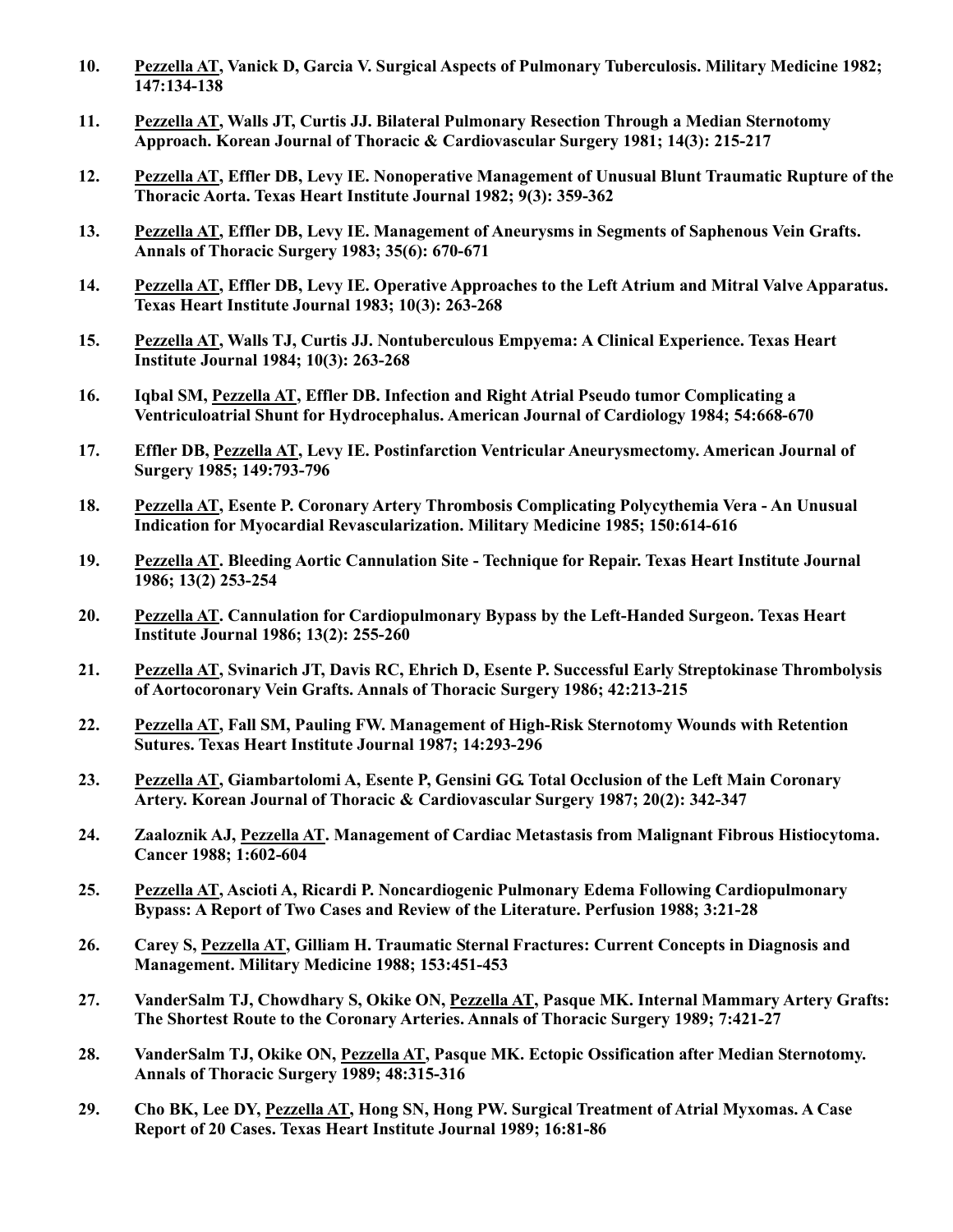- 30. VanderSalm TJ, Okike ON, Pasque MK, Pezzella AT, Lew R, Traina V, Mathieu R. Reduction of Sternal Infection by Application of Topical Vancomycin. Journal of Thoracic & Cardiovascular Surgery 1989; 98:618-622
- 31. Clyne CA, Aurigemma G, Sweeney A, Pezzella AT, Paraskos J, Pape L. Traumatic Intracardiac Communication: Detection by Color Flow Mapping. Journal of American Society of Echocardiography 1989; 2:342-345
- 32. Pezzella AT, Fall SM, Pauling FW, Sadler TR. Solitary Plasmacytoma of the Sternum: Surgical Resection with Long-Term Follow-up. Annals of Thoracic Surgery 1989; 48:859-862
- 33. Waite RJ, Charbonneau RJ, Balikian JP, Umali CB, Pezzella AT, Nash G. Parietal Pleural Changes in Empyema: Appearances at CT. Radiology 1990; 175:145-150
- 34. Landow L, Wilson J, Heard SO, Townsend P, VanderSalm TJ, Okike ON, Pezzella AT, Pasque K. Free and Total Lidocaine Levels in Cardiac Surgical Patients. Journal of Cardiothoracic Anesthesia 1990; 4(3): 340-347
- 35. Pezzella AT, VanderSalm TJ: Chapter 153, Chest Trauma. Rippe JM, Irwin RS, Alpert JS, Fink MP. Intensive Care Medicine 1991; 2nd Ed., Little Brown Co. Boston
- 36. Pezzella, AT, Marsicano TH: Chapter 4, Chest Tube Insertion and Care. Rippe JM, Irwin RS, Alpert JS, Fink MP. Intensive Care Medicine 1991; 2nd Ed, Little Brown Co. Boston
- 37. Edwards FH, Taylor AJ, Thompson L, Rogan KM, Pezzella AT, Burge JR, Hetzler N. Current status of Coronary Artery Operation in Septuagenarians. Annals of Thoracic Surgery 1991; 52:265-269
- 38. Edwards FH, Hale D, Cohen A. Thompson L, Rogan KM, Pezzella AT, Virmani R. Primary Cardiac Valve Tumors. Annals of Thoracic Surgery 1991; 52:1127-1131
- 39. Pezzella AT. Transatrial Closure of Postinfarction Ventricular Septal Defect. Texas Heart Institute Journal 1992; 19:297-299
- 40. Fraire AE, Cuenoud HF, Honig RS, Pezzella AT. Cholesterol Embolization to the Coronary Arteries Resulting in Acute Myocardial Infarction. Cardiovascular Pathology 1995; 4:211-213
- 41. Pezzella AT. Editorial International Heart Surgery. Texas Heart Institute Journal 1995; 22:317-319
- 42. De DH, Pezzella AT, Nguyenduy. Membranous Obstruction of Hepatic Venous Flow. Texas Heart Institute Journal 1995; 22:320-323
- 43. De DH, Pezzella AT. Aneurysm Following Ligation of PDA. Texas Heart Institute Journal 1995; 22:320- 323
- 44. Savarese DM, Rohrer MJ, Pezzella AT, Davidoff A, Fraire AE, Menon M. Successful Management of Intracardiac Extension of Tumor Thrombus in a Patient with Advanced Non- Seminomatous Germ Cell Testicular Cancer 1995;Urology 46:1-6
- 45. Lancey RA, Pezzella AT. Chest Tube Insertion and Care. Chapter 11:136-144. Procedures and Techniques in Intensive Care Medicine, Rippe JM, Irwin RS, et al. Little Brown Co, Boston, 1996
- 46. Pezzella AT, VanderSalm TJ. Chapter 177, Chest Trauma. Rippe JM, et al. Intensive Care Medicine 1996; 3rd Ed., Little Brown Co., Boston
- 47. Pezzella AT. Blunt Traumatic Injury of the Thoracic Aorta Following Commercial Airline Crashes. Texas Heart Institute Journal 1996; 23:65-67
- 48. Pezzella AT. Primary Cardiac Valve Tumors: Letter to the Editor. Annals of Thoracic Surgery 1996; 61:1041-1042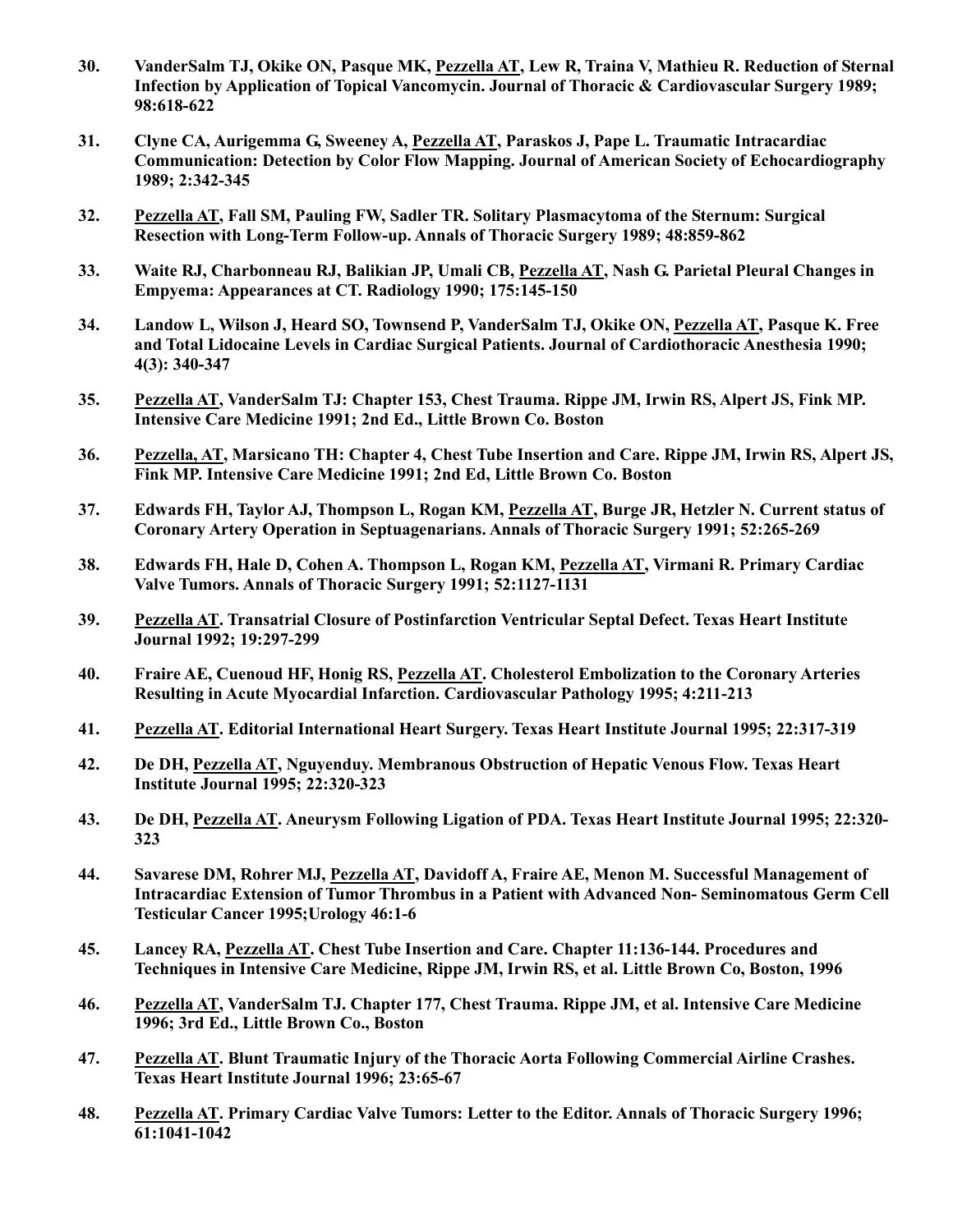- 49. Pezzella AT. Hand Signals in Surgery. AORN Journal 1996; 63:769-771
- 50. VanderSalm TJ, Kaur S, Lancey RA, Okike ON, Pezzella AT, Stahl R, Leone L, Li JM, Valeri C, Michelson A. Reduction of Bleeding after Heart Operations through the Prophylactic Use of Epsilon Amino Caproic Acid. Journal Thoracic & Cardiovascular Surgery 1996; 112:1
- 51. Pezzella AT. Subintimal Hematoma of the Aorta After Deceleration Injury: Letter to the Editor. Texas Heart Institute Journal 1996; 23:70-71
- 52. Morell VO, Daggett WM, Pezzella AT, Moran JM, Bitran D. Aortic Stenosis in the Elderly: Result of Aortic Valve Replacement. J. Cardiovascular Surgery 1996; 37: (Suppl.l) 33-35
- 53. Mathew TC, Vasudevan R, Leb L, Pezzella SM, Pezzella AT. Coronary Artery Bypass Grafting in Immune Thrombocytopenic Purpura. Annals of Thoracic Surgery 1997; 64:1059-1062
- 54. Pezzella AT. Post Infarct Ventricular Septal Defects: Letter to the Editor. Annals of Thoracic Surgery 1997; 64:294-295
- 55. Becker RC, Pezzella AT. Ch 11 Myocardial Rupture Acute Coronary Syndromes ed. EJ Topol Marcel Dekker N.Y. 1998; p. 269-325
- 56. Pezzella AT. International Aspects of Cardiac Surgery: Editorial Annals of Thoracic Surgery 1998; 65:903-904
- 57. Pezzella AT. Globalization: Letter to Editor. Asian Cardiovascular & Thoracic Annals 1998; 6: 81, 1998
- 58. Nwogu CE, Moran JM, Becker RM, Pezzella AT. Surgical Approach to Myocardial Rupture After Acute Myocardial Infarction. Asian Cardiovascular & Thoracic Annals 1998; 6:98-104
- 59. Pezzella AT, Utley JR, VanderSalm TJ. Operative Approaches to the Left Atrium and Mitral Valve: An update. Operative Techniques in Thoracic & Cardiovascular Surgery 1998; 3: 74-94
- 60. Pezzella AT, Silva WE, Lancey RA. Current Problems in Surgery Cardiothoracic Trauma. August 1998
- 61. Spodick DH, Pezzella AT. Images in Clinical Medicine: A Grade 6 Systolic Murmur. NEJM 1999; 341:27
- 62. Lee KA, Kirkpatrick JG, Moran JM, Pezzella AT. Left Ventricular Fibroma Masquerading as Post Infarction Myocardial Rupture. Annals of Thoracic Surgery 1999; 68:580-582
- 63. Pezzella AT. Letter to the Editor: Reduction of Wound Healing Problems after Median Sternotomy by use of Retention Suture. Annals of Thoracic Surgery 1999; 68:1891-1892
- 64. Sharif H, Pezzella AT, Farah HH, Baljepally R, Maki D. Intracardiac Right to Left Shunt Complicating Right Ventricular Failure. Asian Cardiovascular & Thoracic Annals 1999; 7:287-291
- 65. Pezzella AT. Letter to the Editor: The Emerging Global Cardiothoracic Surgical Community. Asian Cardiovascular & Thoracic Annals 1999; 7:360
- 66. DE, D.H., Pezzella AT. How to do it-Closed Mitral Commissurotomy Utilizing Right Thoracotomy Approach. Asian Cardiovascular & Thoracic Annals 2000; 8:192-194
- 67. Pezzella AT, Adebonojo SA, Hooker SG, Mabogunjo OA, Conlan AA. Complications of General Thoracic Surgery. Current Problems in Surgery 2000; 37:733-860
- 68. Mahan VL, Balaguer JM, Pezzella AT, VanderSalm TJ, Mady BJ. Successful Coronary Bypass Surgery in a Patient with AIDS. Annuals of Thoracic Surgery 2000; 70:1698-1699
- 69. Pezzella AT, Conlan AA, Carroll GJ. Early Management of the Postpneumonectomy Space. Asian Cardiovascular Thoracic Annals 2000; 8:398-402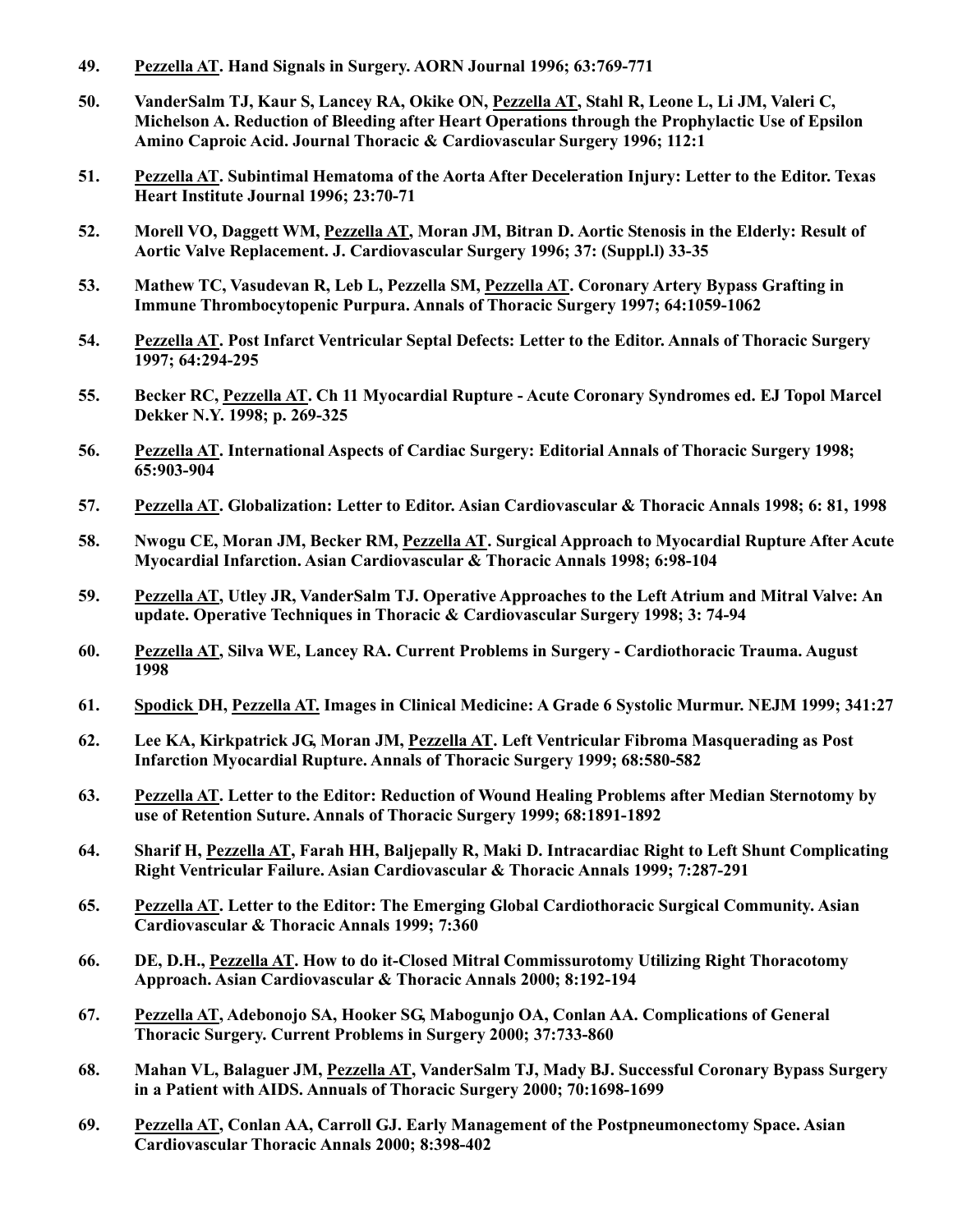- 70. Pezzella AT, Letter to the editor: Coronary Artery Bypass grafting after Pneumonectomy. European J Cardio-Thorac Surg. 2001; 20:1273
- 71. Pezzella AT, Editorial: Global Expansion of Cardiac Surgery in the New Millennium. Asian Cardiovasc Thorac Ann 2001; 9: 253-256
- 72. Pezzella AT, Letter to the editor: Is it time to look for an alternative? Asian Cardiovasc Thorac Ann 2001; 9:356
- 73. Pezzella AT, Letter to the editor: Delayed sternal closure after cardiac operations. Asian Cardiovasc and Thorac Ann 2002; 10: 95
- 74. Pezzella AT, Letter to the editor: Worldwide maldistribution of access to cardiac surgery. J. Thorac Cardiovasc Surg. 2002; 123: 1016
- 75. Sheng, ZH, Pan, YP, Hao, ZJ, Pezzella AT. Early Surgical Intervention for Infective Endocarditis. Asian Cardiovasc Thorac Ann 2002;10:298-301
- 76. Pezzella AT. International Cardiac Surgery: A Global Perspective. Seminars in Thoracic and CV Surgery 2002; 14:298-320
- 77. Adebonojo SA, Mabogunje OA, Pezzella AT, Residency Training Program in the United States: What Foreign Medical Graduates Should Know. West African J. Medicine 2003; 22: 79-87
- 78. Pezzella AT, Mediastinitis Following Open Heart Surgery: Introduction Seminars In Thorac CV Surgery: 2004; 16: 51-52
- 79. Pezzella AT, Ferraris VA, Lancey RA, Care Of The Adult Cardiac Surgery Patient: Part I Current Problems In Surgery Volume 41, Number 5, May 2004
- 80. Pezzella AT, Ferraris VA Lancey RA, Care Of The Adult Cardiac Surgery Patient: Part II Current Problems In Surgery Volume 41, Number 6, June 2004
- 81. Lancey RA, Pezzella AT, Phillips DA, Factors Affecting Early Exsanguination and Death In The Adult Thoracic Aortic Trauma. Asian Cardivasc Thorac Ann 2004; 125 202-207
- 82. Pezzella AT, Global Expansion of Cardiothoracic Surgery The African Challenge. African Ann Thoracic and CV Surgery. 2005;1:9-11
- 83. Becker, RC, Pezzella, AT, Ch 26, Cardiac Rupture: Pathobiology, Diagnosis, Medical Management, and Surgical Intervention. In: Topol, EJ. Ed. Acute Coronary Syndromes, Marcel, Dekker, New York, 2005; Page 582-613
- 84. Pezzella AT. Letter to the Editor: Open Heart Surgery in a Developing Country. Asian Cardiovasc Thorac Ann. 2006;14:355-356
- 85. Pezzella AT. Letter to the Editor: Global Statistics Outcomes. J. Thorac Cardiovasc Surg. 2006;  $132:726$
- 86. Pezzella AT. Editorial: Opportunity. Spanish Journal CV Surgery. 2006 13:129-136
- 87. Pezzella AT. Volunteerism and Humanitarian Efforts in Surgery. Current Problems in Surgery 2006; 43: 837-932
- 88. Mao, T, Fang, W, Pezzella AT. Resection of an Intrathoracic Thyroid Gland. http://www.ctsnet.org/sections/clinicalresources/clinicalcases/article-18.html
- 89. Thanh, LN, De, DH, Pezzella, AT. Pulmonary Valvotomy under Normothermic Caval Inflow Occlusion. African Annals of Thoracic and CV Surgery, 2006; 1:17-22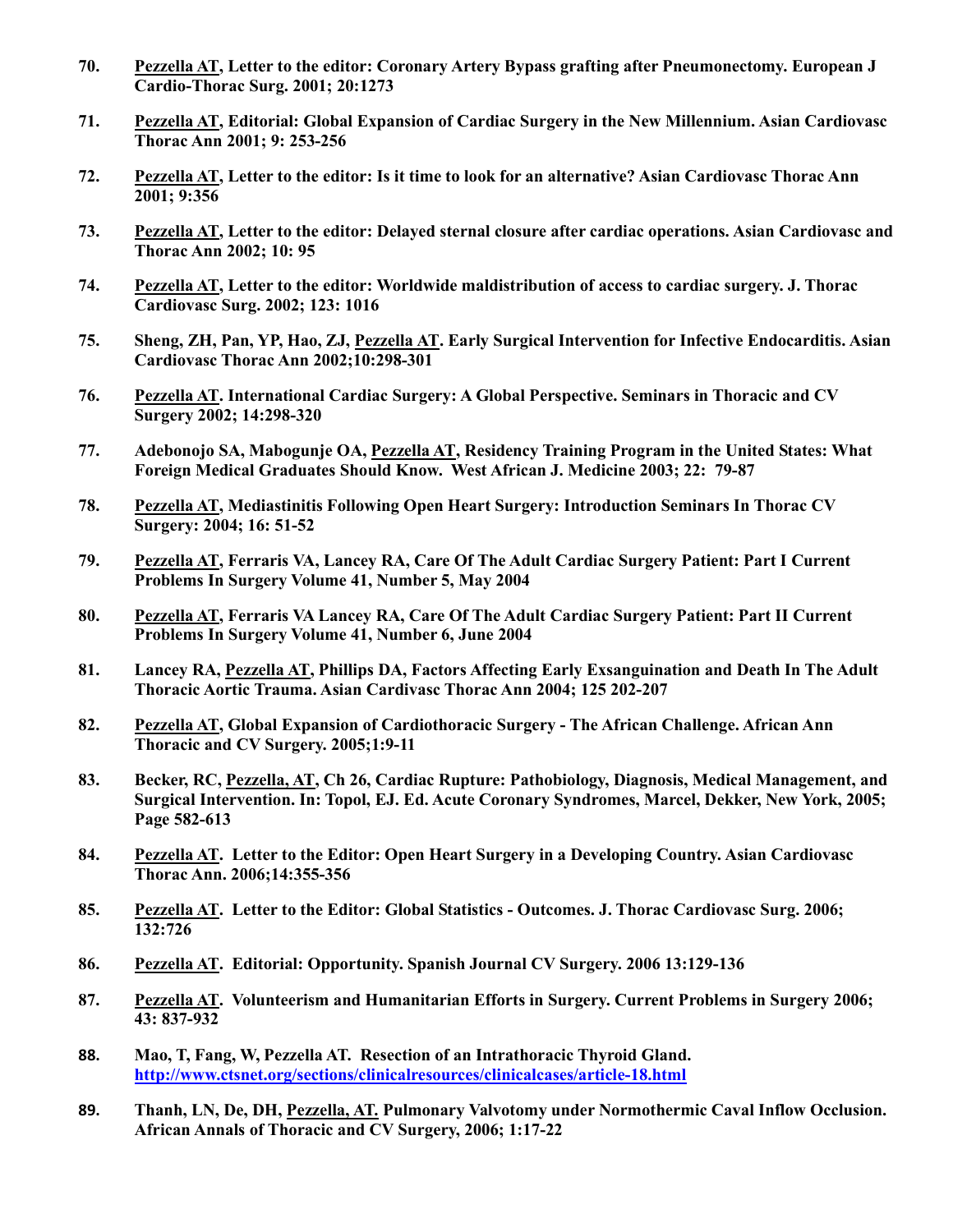- 90. Pezzella AT. Invited Article: Evolution of Cardiothoracic Residency Training Programs in India. Indian J. Thorac Cardiovasc Surg 2008; 24:157 - 163
- 91. Pezzella AT. Complications in adult cardiac surgery. African Annals of Thoracic and CV Surgery 2007;2:14-38.
- 92. Pezzella AT. Fong, F. Surgical Aspects of Thoracic Tuberculosis, Part I. Current Problems in Surgery, 2008;45:669-758.
- 93. Pezzella AT. Fong, F. Surgical Aspects of Thoracic Tuberculosis, Part II. Current Problems in Surgery, 2008;45:761-832.
- 94. Sahayaraj AR, Mohan R, Abraham S, Agarwal R, Cherian KM, Pezzella AT. Double Aortic Arch http://www.ctsnet.org/sections/clinicalresources/clinicalcases/article-23.html
- 95. Gazit AZ, Huddleston, CB, Checchia PA, Fehr J, Pezzella AT. Care of the Pediatric Cardiac Surgery Patient, Part I. Current Problems in Surgery. 2010; 47:177-252.
- 96. Gazit AZ, Huddleston, CB, Checchia PA, Fehr J, Pezzella AT. Care of the Pediatric Cardiac Surgery Patient, Part II. Current Problems in Surgery. 2010; 47:253-376.
- 97. Pezzella AT. Invited Review: Global Aspects of Cardiothoracic Surgery with focus on developing countries. Asian Cardiovasc Thorac Annals 2010; 18:299-310
- 98. Pezzella AT. Polimenakos C. Blunt Thoracic Aortic Injury (BTAI) : Advances in the era of innovation. A review (Part 1) Afr. Ann Thorac Cardiovasc Surg. 2008; 3:50-65.
- 99. Pezzella AT. Polimenakos C. Blunt Thoracic Aortic Injury (BTAI) : Advances in the era of innovation. A review (Part 2) Afr. Ann Thorac Cardiovasc Surg. 2008; 3:7-13.
- 100. Pezzella AT. Polimenakos C. Blunt Thoracic Aortic Injury (BTAI) : Advances in the era of innovation. A review (Part 3) Afr. Ann Thorac Cardiovasc Surg. 2010; 1: 9-12.
- 101. Pezzella AT. Initiation of a Model Six Year Cardiothoracic Surgery Residency Program in Shanghai, China. Afr. Ann Thorac Cardiovasc Surg. 2009; 4:81-99.
- 102. Ramayyan AS, Guhathakurta S, Cherian KM, Pezzella AT. Letter to the editor: Indigenous decellularised jugular venous valved conduit in truncus arteriosus repair. EurJ Cardiothorac Surg 2009; 35:188.
- 103. Hung DD, Wuu NC, Huulu P, Thanh LN, Pezzella AT. Multiple Valve Surgery in an Adult Patient with Situs Inversus, Dextrocardia and Rheumatic Heart Disease. Afr. Ann Thorac Cardiovasc Surg. 2010; 5:26-68.
- 104. Somocurcio JG, Cairo LR, Sotomayor A, Pezzella AT. Case Report: Early Surgical Treatment of Tuberculosis Constrictive Pericarditis. Afr. Ann Thorac Cardiovasc Surg. 2011; 6:57-63.
- 105. Anuradha S, Subramanyan R, Agarwal R, Pezzella AT, Cherian KM. Hybrid stage I palliation for hypoplastic left heart condition without a hybrid suite: Suggestions for developing nations. Indian Heart Journal. 2012;6: 333-337.
- 106. Kumar UA, Pezzella AT, Manoharan S. How to do it: Closed Mitral Commissurotomy. Ann Afr Chir Thor Cardiovasc 2012; 7:
- 107. Feng L, Weihua WU, Pezzella AT. Device Occlusion of Atrial Septal Defect Through Minimally Invasive Right Interior Chest Approach. Afr. Ann Thorac Cardiovasc Surg. 2013; 8:18-22.
- 108. Jolou J, Dascrathan C, Valjyanath P, Guhathakurta S, Pezzella AT. Calcified Pseudo-Aneurysm of Ascending Aorta from Cannulation Site Eroding into the Sternum: A Case Report. Afr. Ann Thorac Cardiovasc Surg. 2013; 8:15-17.